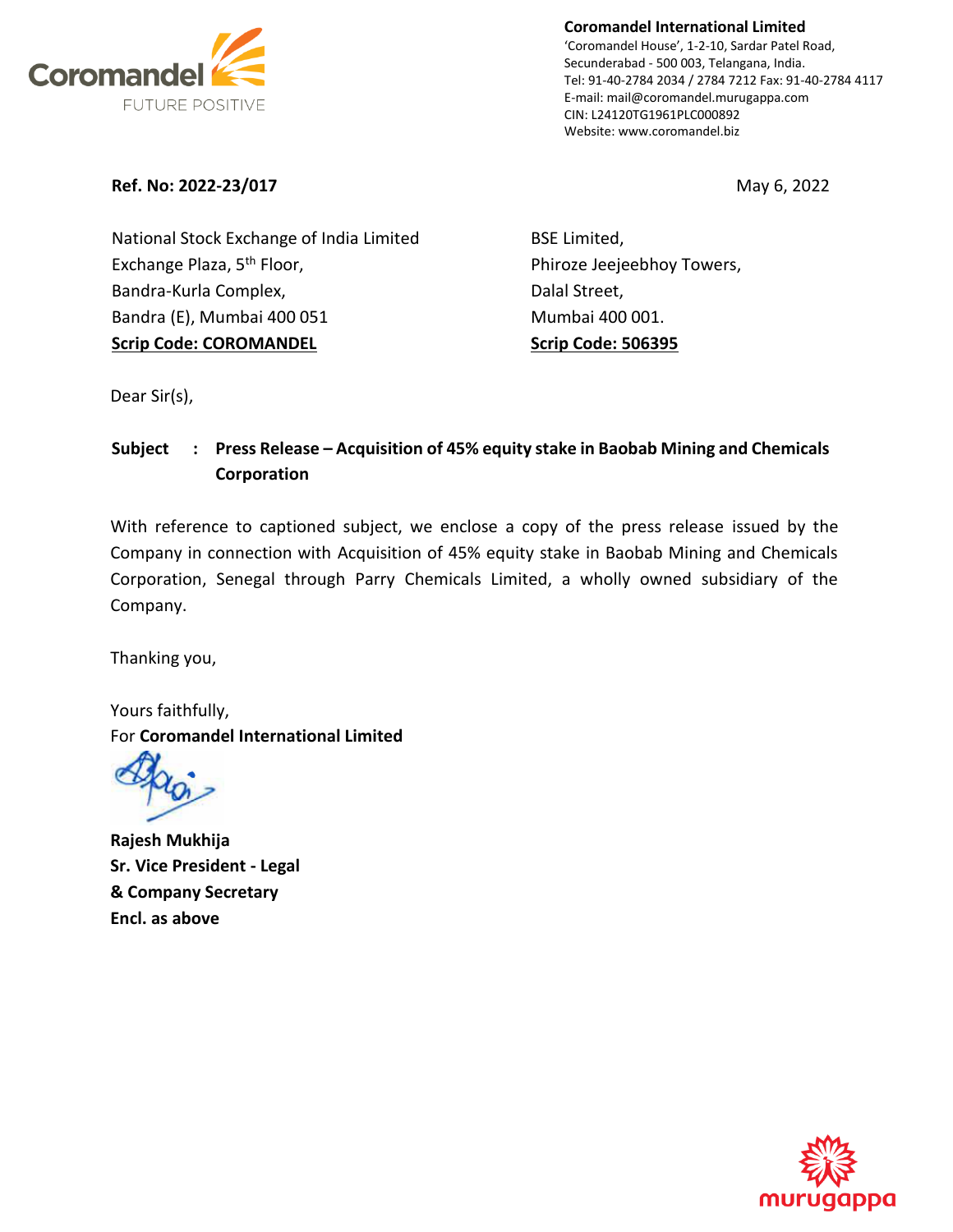

# **COROMANDEL TO ACQUIRE 45% EQUITY STAKE IN SENEGAL HEADQUARTERED BMCC FOR INR 225-CR**

**̴Acquisition through wholly owned subsidiary Parry Chemicals Ltd. (PCL)**

**Hyderabad, May 06, 2022: Coromandel International Limited** (BSE: 506395, NSE: COROMANDEL) is set to acquire 45% equity stake in **Baobab Mining and Chemicals Corporation (BMCC)**, a rock phosphate mining company based in Senegal, Africa at an outlay of US\$ 19.6 million (INR 150-cr approximately), besides loan infusion into BMCC of a further US\$ 9.7 million (INR 75-cr approximately). The acquisition is happening through its wholly owned subsidiary Parry Chemicals Ltd. The transaction is expected to be completed in the second quarter of FY 2022-23 and is subject to satisfactory completion of conditions precedent as contained in the Agreements.

Coromandel International is India's leading agri input solution provider and is in the business of Fertilisers, Crop Protection, Bio Products, Speciality Nutrients, Organic Fertilisers and Retail. It is the largest private phosphatic fertilizer manufacturer and marketer in India and has been a trusted partner for farmers over the years. It operates 3 fertiliser units for manufacturing ~3 million ton of phosphatic fertilisers. Rock Phosphate is a key raw material for manufacturing Phosphoric acid, an intermediate used for Phosphatic fertiliser production. Coromandel has strategic tie up with leading integrated players like Tifert (Tunisia) and Foskor (South Africa) for meeting its Phosphoric acid requirements. Further, it has been augmenting its captive phosphoric acid production at Vizag plant and is sourcing rock from various countries. As part of its strategy to strengthen the value chain, Coromandel has been evaluating opportunities in the Phosphate mining to secure its rock phosphate needs.

Towards this, Coromandel's Board has approved buyout of equity of 45% in BMCC. BMCC is in the business of mining, production, and sale of Rock Phosphate. BMCC has since stabilized its operations and commenced active production from 2021.

This investment will help in strengthening Coromandel's backward integration and will ensure long term supply security of the key raw material. At full capacity, BMCC can meet upto one-third of the Company's rock phosphate requirement.

Commenting on the investment in BMCC, **Mr. Arun Alagappan, Executive Vice Chairman, Coromandel International Limited** said, "As part of the Hon'ble Prime Minister's 'Atmanirbhar Bharat' vision, India is working towards achieving self-sufficiency in Phosphatic fertiliser production. Given the high dependence on rock phosphate imports, which is a key raw material for manufacturing Phosphoric acid, the proposed investment will be a step towards achieving long term sustainability and supply security goals for meeting country's fertiliser needs.

Coromandel is committed towards achieving the Government's self-sufficiency vision and has been strengthening its Phosphoric acid capacities by augmenting its captive production and leveraging its overseas partnerships in Tunisia and South Africa. The investment in

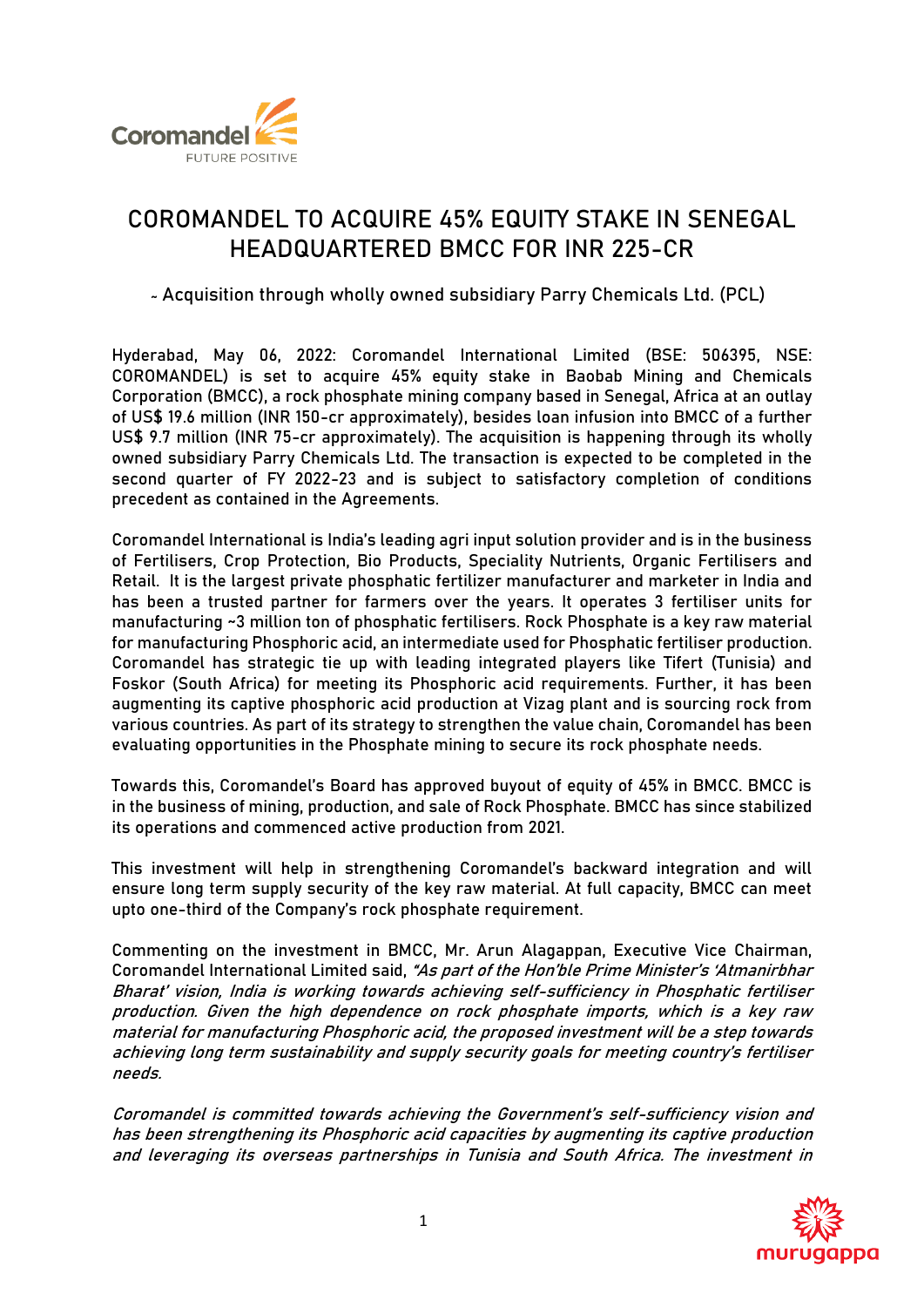

Senegal is in line with the Company's long term strategic objective of strengthening its sourcing capabilities to deliver superior value to all its stakeholders.

I would like to thank the Government of India for its continuous guidance and encouragement towards establishing backward linkages for key raw materials for fertilisers. This investment will play a crucial role in building our nation's supply security for Phosphatic fertilisers and improve the balanced nutrition and productivity for the farming community."

#### **About Coromandel**

Coromandel International Limited is amongst India's pioneers and leading Agri solutions provider, offering diverse products and services across the farming value chain. It operates in two major segments: Nutrient and other allied businesses and Crop Protection. These include Fertiliser, Crop Protection, Bio Products, Specialty Nutrients and Organic businesses. The Company is 2nd largest manufacturer and marketer of Phosphatic fertiliser in India. The Company's Crop Protection products are marketed in India as well as in international geographies, offering wide range of technical and formulation products. The Specialty Nutrients business of the Company focuses on water soluble fertiliser and secondary & micronutrients segments. The Company is leading marketer of Organic fertiliser in India. The Bio Products business of the company focusses on plant extractions for various applications. It also operates a network of around 750 rural retail outlets across Andhra Pradesh, Telangana and Karnataka. Through these Retail outlets, the Company offers farming services including crop advisory, soil testing and farm mechanization to around 3 million farmers. The Company has a strong R&D and Regulatory setup, supporting the businesses in process development and new product introduction. The Company has 17 manufacturing facilities, producing wide range of Nutrient and Crop Protection products, which are marketed through an extensive network of dealers and its own retail centers.

The Company clocked a turnover of Rs.19,255 Crores during FY21-22. Its efforts towards environment have been well recognized by International organizations like UNDP and has also been voted as one of the ten greenest companies in India by TERI. Coromandel is a part of the INR 417 Billion (41,713 Crores) of the Murugappa Group.

### **About Parry Chemicals Limited (PCL)**

Parry Chemicals Limited, a wholly owned subsidiary of Coromandel, is a public limited Company incorporated under the Companies Act, 1956 and having its registered office in Mumbai, India. The main objects of the Company include to carry on the business as manufacturer, importer, exporter of all kinds and forms of agrochemicals, organic and inorganic chemicals, etc.

#### **About Murugappa Group**

Founded in 1900, the INR 417 Billion (41,713 Crores) Murugappa Group is one of India's leading business conglomerates. The Group has 29 businesses including ten listed Companies traded in NSE & BSE. Headquartered in Chennai, the major Companies of the Group include Carborundum Universal Ltd., CG Power and Industrial Solutions Ltd., Cholamandalam Financial Holdings Ltd., Cholamandalam Investment and Finance Company Ltd.,